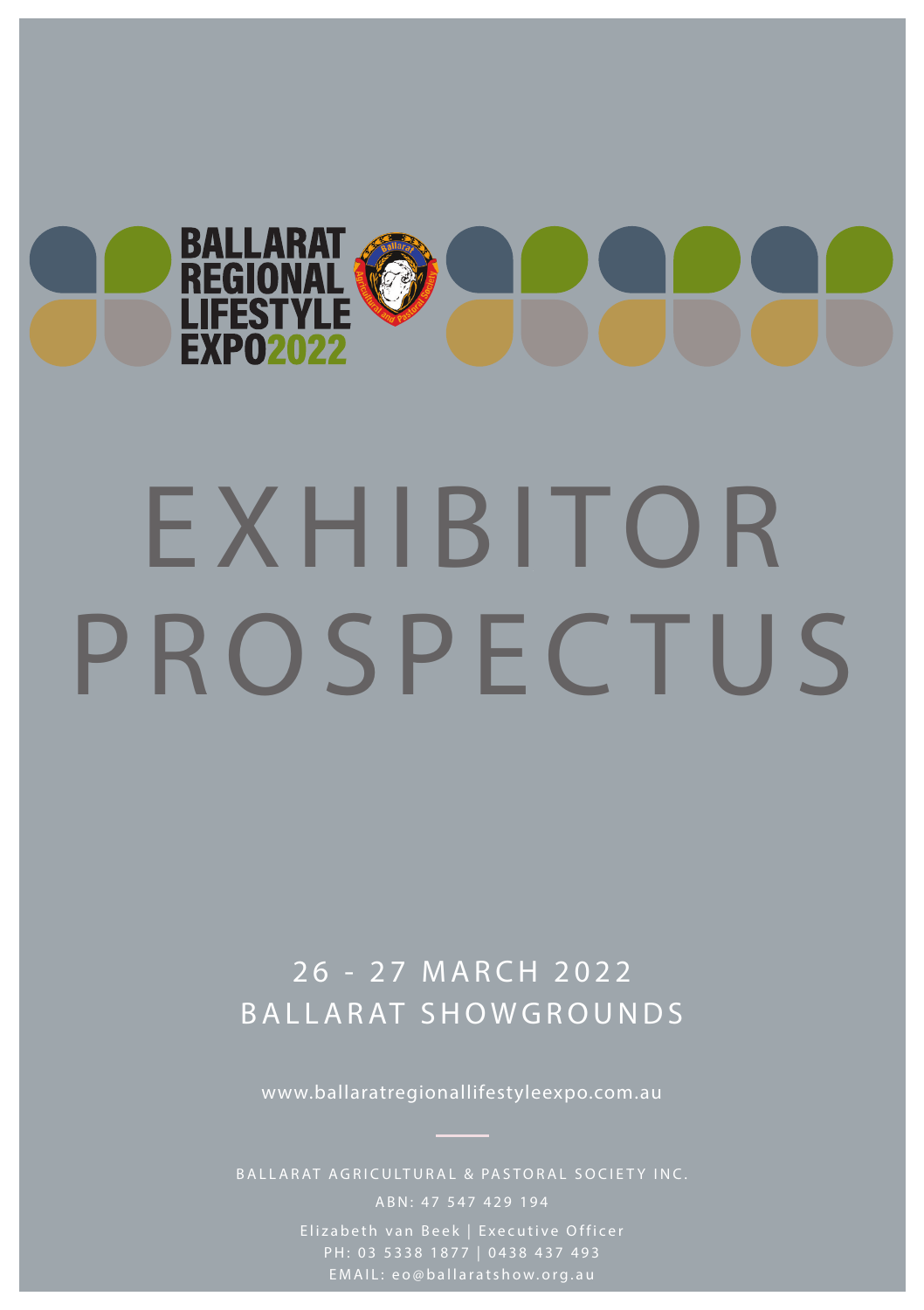# THE EVENT



## *ENGAGE, SHARE & EDUCATE*

#### *Showcasing Ballarat's regional lifestyle opportunities, products and services*

Ballarat has a lot to offer as one of Victoria's biggest regional centres, and one of the closest to Melbourne. We have wonderful history, great education, maior health services, affordable housing, and best of all…space with plenty of regional and rural living opportunities.

The Ballarat Agricultural and Pastoral Society (BAPS) is launching a reinvigorated Ballarat Regional Lifestyle Expo in 2022. This award-winning event will be filled with exhibition sites, demonstrations and displays, guest speakers and market stalls. With thousands expected to attend, the event provides something for everyone including an opportunity for you to showcase your business, products, and/ or services to a unique audience.

We aim to achieve three (3) key objectives at the Ballarat Regional Lifestyle Expo:

- 1. Introduce Ballarat regional living choices to visitors
- 2. Promote rural and regional lifestyle opportunities to the community
- 3. Educate regional populations on rural and regional living and farming products, practices, and technology

The Ballarat Regional Lifestyle Expo will focus on regional and rural lifestyle living, garden, backyard, and outdoor products, animals and rural pets, hobby interests, and produce and artisans' crafts. The Expo will support local businesses by showcasing their products and services to the local community and those interested in joining the Ballarat regional lifestyle.

#### *Our Audience*

The Expo will provide exhibitors with unique access to the following audiences:

- Metro and external people looking to move to regional Victoria Ballarat (Tree Changers)
- Regional families and lifestyle lovers
- Gardeners & Backyard growers
- Lifestyle hobbiests
- Small rural property owners
- Animal and rural pet owners
- Hobby farmers
- Local food lovers
- Local and regional businesses

#### *Event Marketing Reach*

A solid marketing plan includes event reach across the following channels:

- Radio
- Print
- Social & Digital Strategy
- Signage

#### *Exhibitor Opportunities*

- Display and sell products and services
- Increase brand awareness
- Engage with customers
- Lead generation
- Educate your audience
- Demonstrate features and benefits of products and services
- Become a Guest Presenter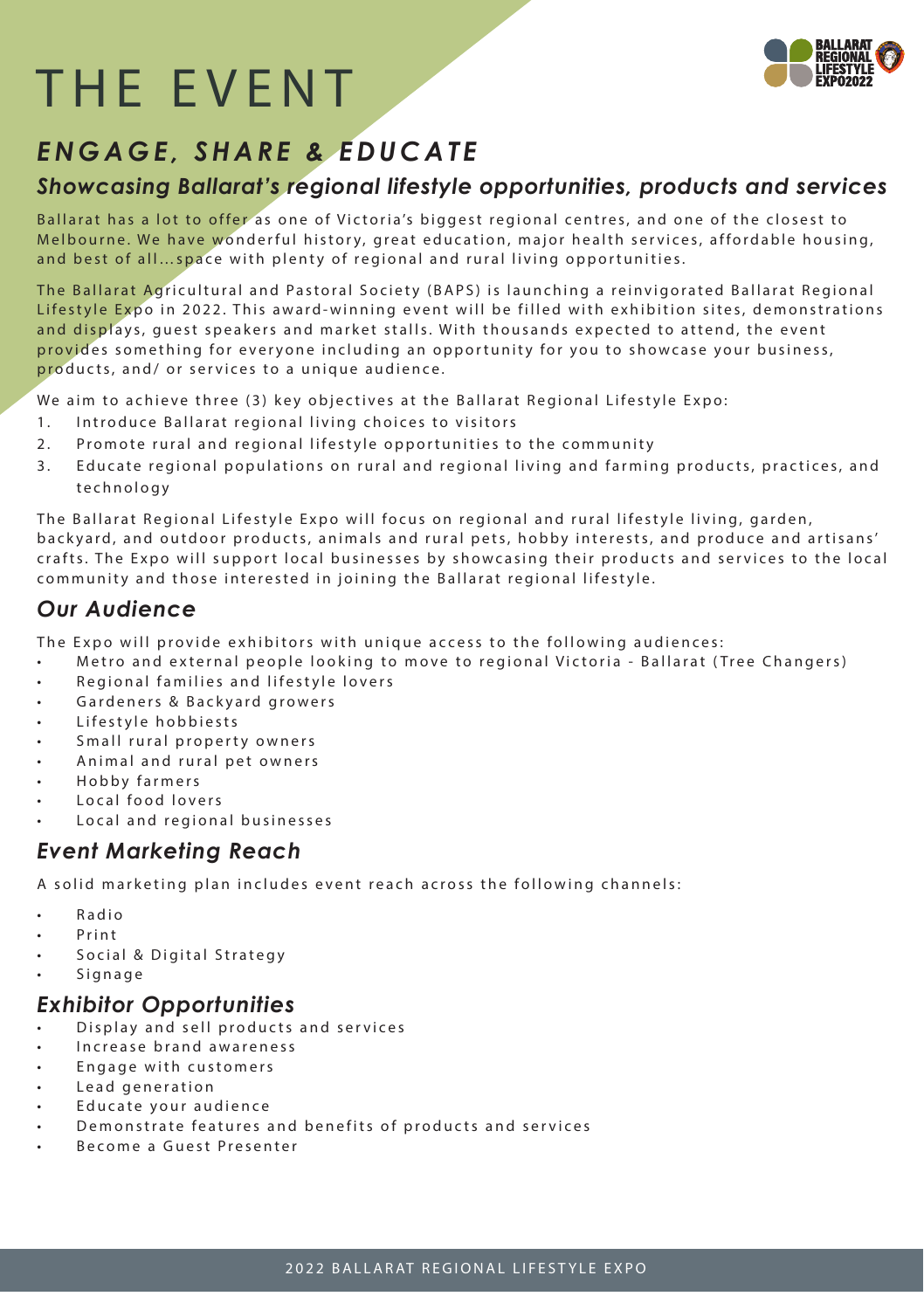

#### *Where do you fit in?*





#### *How are we facilitating this?*

E X H I B I T I O N STALLS & DISPLAYS

K E Y S P E A K E R S & **PRESENTATIONS** 

E D U C AT I O N & DEMONSTRATIONS LOCAL BUSINESS & MARKET STALLS

2022 BALLARAT REGIONAL LIFESTYLE EXPO 2022 BALLARAT REGIONAL LIFESTYLE EXPO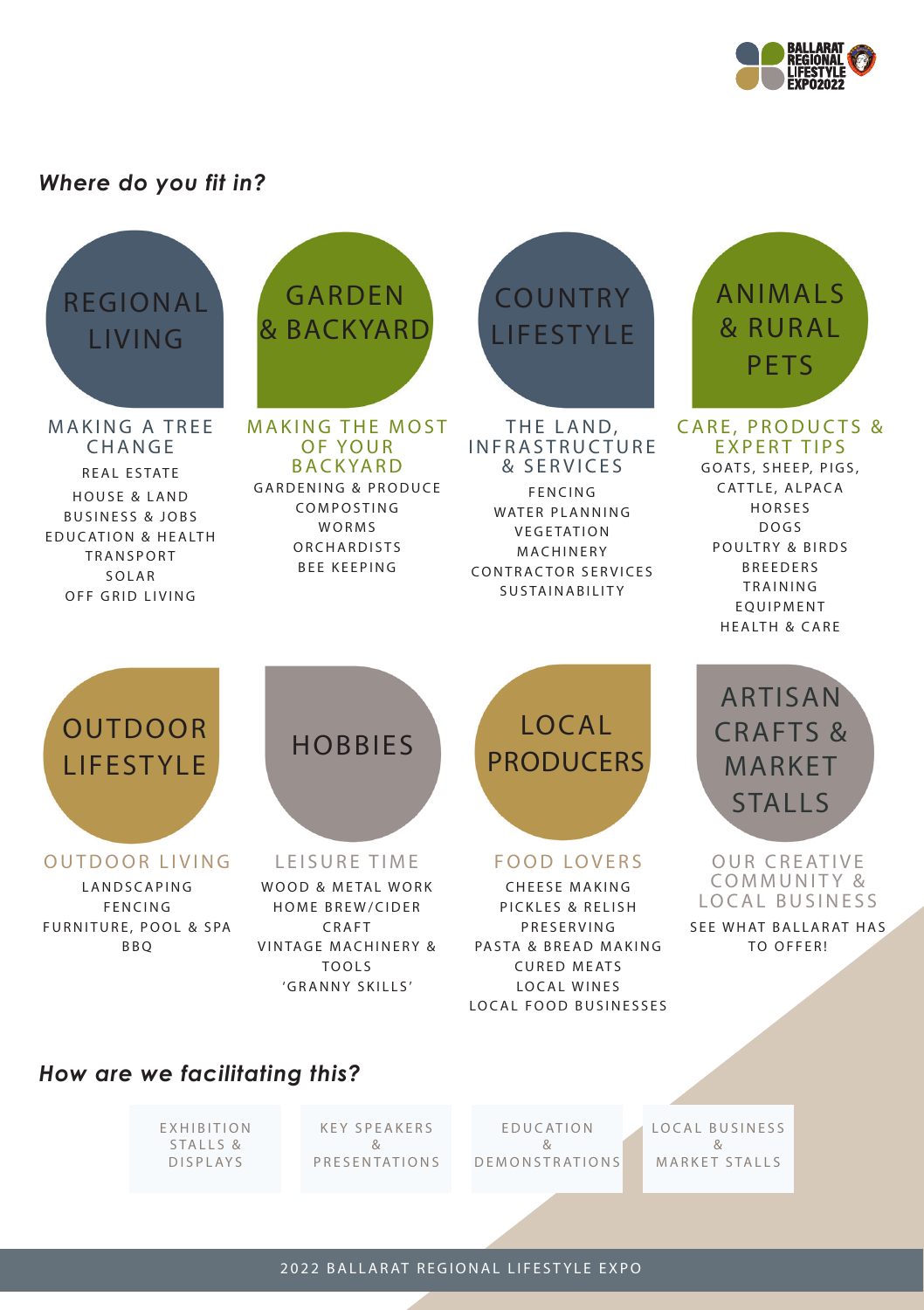# EXHIBITOR DETAILS



#### *Exhibitor Rates*

| SITE TYPE                                                       | <b>SIZE</b><br>(WIDTH X DEPTH) | PRICE<br>(EX. GST) | EXHIBITOR PASSES<br>INCLUDED |
|-----------------------------------------------------------------|--------------------------------|--------------------|------------------------------|
| <b>OUTDOOR SITE</b>                                             | 3M X 3M                        | \$150.00           | $\mathbf{1}$                 |
|                                                                 | 6M X 3M                        | \$240.00           | $\overline{2}$               |
|                                                                 | 6M X 6M                        | \$390.00           | 3                            |
|                                                                 | 9M X 6M                        | \$455.00           | $\overline{4}$               |
| <b>OUTDOOR / PARTIAL COVER SITE</b><br>(HOWITT PAVILION ONLY)   | 3 M X 3 M                      | \$165.00           | $\mathbf{1}$                 |
|                                                                 | 6M X 3M                        | \$285.00           | $\overline{2}$               |
| INDOOR SITE<br>(MAIN & HANCOCK PAVILION)<br>*MAIN PAVILION ONLY | $2M X 2.5M*$                   | 110.00             | $\mathbf{1}$                 |
|                                                                 | 2M X 3M                        | 130.00             | $\mathbf{1}$                 |
|                                                                 | 3M X 3M                        | 185.00             | $\mathbf{1}$                 |
|                                                                 | 4M X 2.5M*                     | \$200.00           | $\mathbf{1}$                 |
|                                                                 | 6M X 3M                        | \$300.00           | $\overline{2}$               |
|                                                                 | 6M X 6M                        | \$490.00           | 3                            |
|                                                                 | 9M X 6M                        | \$590.00           | $\overline{4}$               |
| ANIMAL EXHIBITS                                                 | 3 M X 3 M                      | \$120.00           | $\mathbf{1}$                 |
|                                                                 | 6M X 3M                        | \$180.00           | 2                            |
| FOOD VENDOR                                                     | SMALL 4M X 4M                  | \$400.00           | $\overline{4}$               |
|                                                                 | LARGE 6M X 6M                  | \$705.00           | 6                            |

All exhibitor sites comprise of space only. Refer to Venue Site Map for site locations.

Exhibitors are reminded that they must provide all equipment needed for their own site and display. This includes items such as gazebos, tables, chairs, wet weather coverings, signage, display boards etc.

#### *Optional Extras*

| <b>ITFM</b>               | PRICE PER ITEM<br>$(EX$ $GST)$ |
|---------------------------|--------------------------------|
| ADDITIONAL EXHIBITOR PASS | \$20.00                        |
| TRESTLE TABLE             | \$10.00                        |
| CHAIR HIRE                | \$5.00                         |
| STRAW BALE - STOCK USE    | \$12.00                        |
| $POWER - 1 X 10AMP*$      | \$65.00                        |
| $POWER - 1 X 3 PHASE*$    | \$130.00                       |

\*Pending availability of power at site - we will do our best to accommodate your power requirements

Contact Ballarat Party Hire for additional exhibition furniture and display requirements:

Ballarat Party Hire E: sales@ballaratpartyhire.com.au T: 03 5335 5200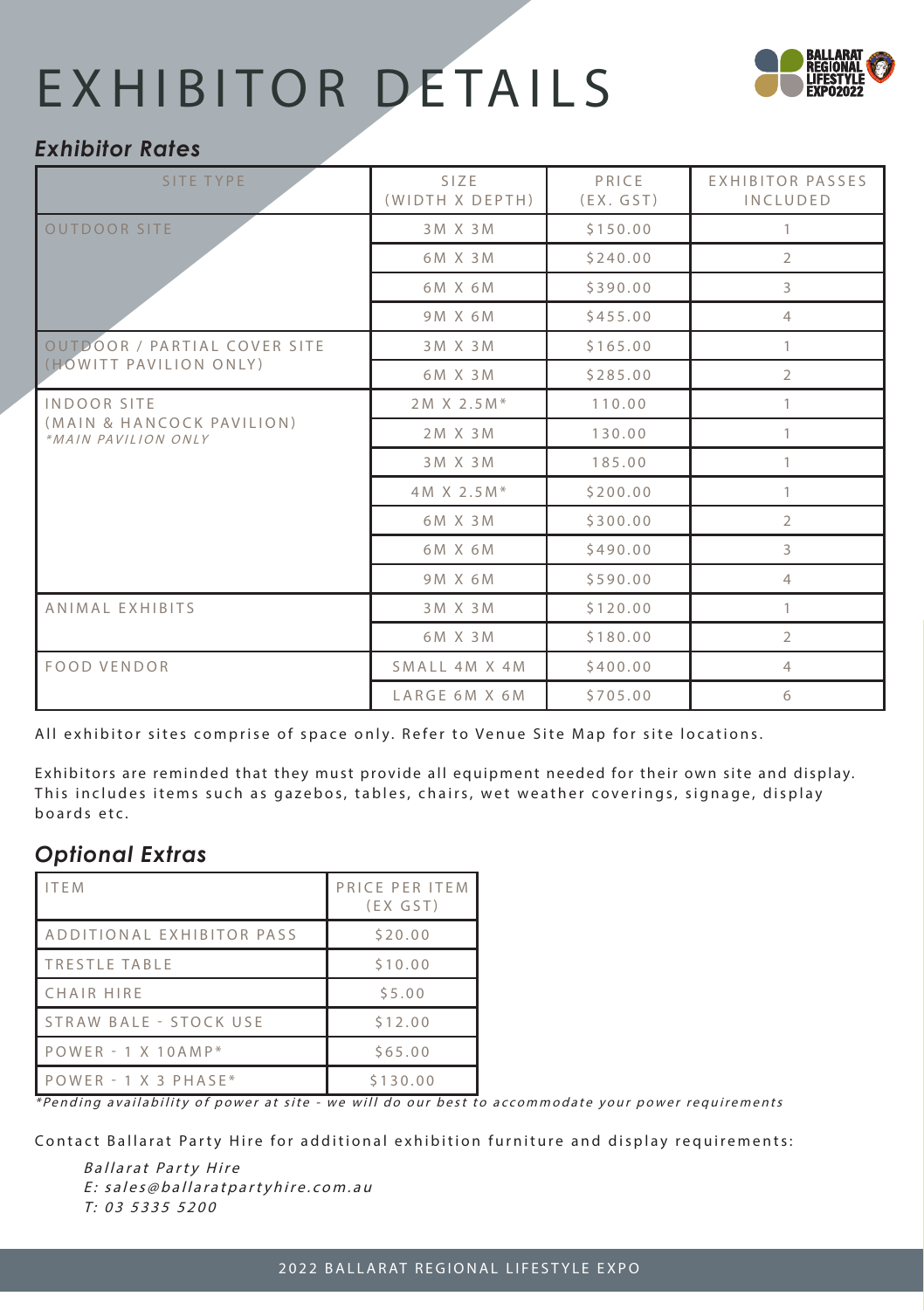

#### *Event Trading Hours*

| ACCESS RESTRICTIONS*            | SATURDAY 26 MARCH 2022 | SUNDAY 27 MARCH 2022 |
|---------------------------------|------------------------|----------------------|
| EXHIBITOR / STALL HOLDER ACCESS | $6.00AM - 5.30PM$      | $8.00AM - 7.00PM$    |
| PUBLIC ACCESS                   | $9.00AM - 5.00PM$      | $9.00AM - 4.00PM$    |

\* Times are subject to change

#### *Bump In & Out*

| DATE                   | BUMP-IN TIMES*     | BUMP-OUT TIMES*     |
|------------------------|--------------------|---------------------|
| THURSDAY 24 MARCH 2022 | $12.00PM - 5.00PM$ |                     |
| FRIDAY 25 MARCH 2022   | $8.00AM - 7.00PM$  |                     |
| SATURDAY 26 MARCH 2022 | $6.00AM - 8.30AM$  |                     |
| SUNDAY 27 MARCH 2022   |                    | $4.15$ PM - 7.00 PM |
| MONDAY 28 MARCH 2022   |                    | $8.00AM - 5.00PM$   |

\* Times are subject to change

#### *Food Vendors*

Vendors must be self-contained with the exception of power.

All food vendors must comply with the requirements of the Food Act 1984, be registered with their local Council, and register a Statement of Trade via Streatrader: streatrader.health.vic.gov.au.

Food Vendors must supply a copy of their food registration along with their Statement to Trade at the Ballarat Regional Lifestyle Expo to BAPS.

### *Site Allocation & Closing Date*

Exhibitor Applica tions are to be submitted by **5pm Friday 17 December 2021** . If your application is successful you will be issued a deposit invoice for 25% of your site fee to confirm your booking. Payment is due upon receipt of this invoice.

Full payment is required by 5pm 28 January 2022. If payment is not received by this date BAPS reserves the right to reallocate your site to another exhibitor.

Please indicate site requests on your Site Application Form. Site requests will be considered but are not guaranteed.

### *Site Cancellation Fees*

The following fees apply for any site cancellations:

- 1. Cancellation made 60 days or more prior to the Commencement Date of the Expo 25% of the Site Fee
- 2. Cancellation made more than 30 days and less than 60 days prior to the Commencement Date of the Expo – 50% of the Site Fee
- 3. Cancellation made 30 days or less prior to the Commencement Date of the Expo 100% of the Site Fee.

Site cancellations must be confirmed in writing.

BAPS will refund Site Holders their Site Fees or reallocate to a future date, if at any time the event is cancelled due to a COVID-19 government or health directives.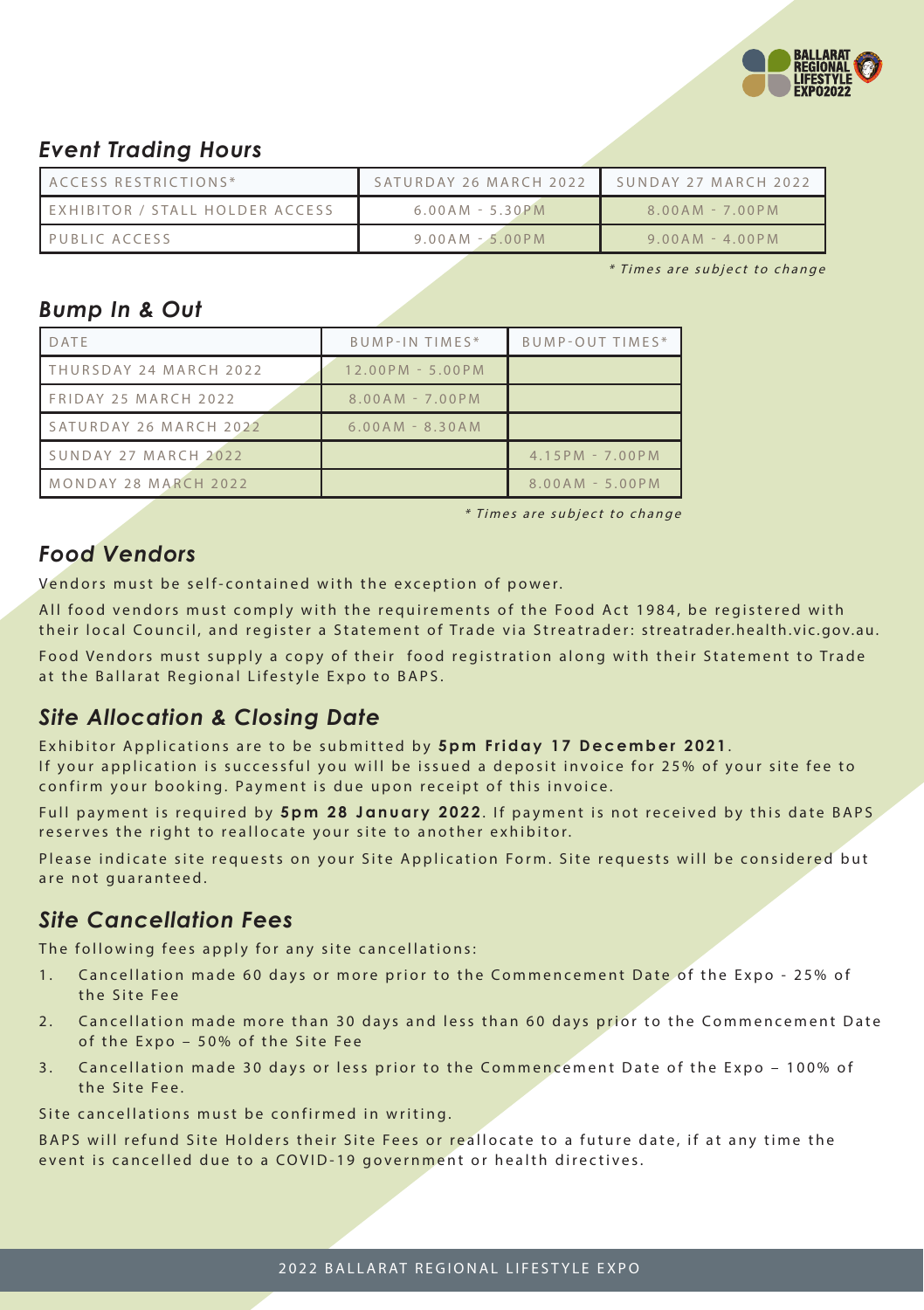### EXHIBITOR TERMS & CONDITIONS

The Ballarat Regional Lifestyle Expo is owned and operated by the Ballarat Agricultural and Pastoral Society Inc. (BAPS). By completing and submitting an Exhibitor Trade Application Form for the Ballarat Regional Lifestyle Expo you agree to the following terms and conditions: **Interpretation**

In this contract, except insofar as the context, or subject matter otherwise, indicates or requires:

"Organiser" means Ballarat Agricultural and Pastoral Society Inc ("BAPS") ABN 47 574 429 194 "Expo" means the Ballarat Regional Lifestyle Expo owned and

managed by BAPS.

"Exhibitor" means the company or business identified in the Contract to participate in the Expo.

"Exhibitors' Personnel" means the Exhibitors staff, directors, any employee, agents, sub-agents, contractors, and invitees or any of<br>them

them.<br>"Exhibitor Manual" means the Organiser's manual of rules and<br>regulations governing Exhibitors' participation in the Exhibition, use<br>of the Expo Venue and the services and equipment provided for Exhibitors' use, amended from time to time by notice in writing by the

**Organiser to the Exhibitor**<br>"Expo Venue" means the "Expo Venue" means the Ballarat Showgrounds, 701-723 Creswick Road, Ballarat, VIC 3353.

"Expo Rates' means the fee payable by the Exhibitor to the Organiser to occupy the Expo space as specified in the contract.

"Space' means the exhibition space allocated to and used by the Exhibitor in the Exhibition as specified in the Contract or any substitute space nominated by the Organiser. Space does not include any construction or supply of materials for the purposes of presenting a display.

2. Where the context works denoting the singular number include the plural and vice versa; works denoting individuals include corporations and vice versa; words denoting any gender include all genders; references to any party include the party's successors and permitted assigns; any promise or agreement on the part of two or more persons binds all of them jointly and each of them severally.

3. Headings are used as a guide only and do not form any part of the context.

4. A Contract exists between the Organiser and the Exhibitor in these Exhibitor Terms and Conditions when the Organiser accepts the Contract signed by the Exhibitor or by written notice to the Exhibitor from the Organiser.

5. Upon the making of this Contract the Organiser, in consideration of payment of the agreed fees, grants to the Exhibitor a License to occupy the Space for promotion of the product(s) / services (s) specified overleaf from the Commencement Date to the time specified by the Organiser for completion of dismantling of the Exhibitor's display.

#### **Payments**

6. A 25% deposit is to be paid upon confirmation of your booking from the Organiser. An invoice will be issued for deposit payment. The Organiser will issue an invoice for the remainder of the site fee once the deposit is received confirming your site booking. The Exhibitor must pay the Organiser the Site Fee in full on or before 5.00pm January 28  $2022.$ 

The exhibitor acknowledges that the Organiser shall not be bound to reserve and/or supply site(s) or any services until payment in full of all the required fees as appear hereon is made by the exhibitor.<br>B. The Organiser may alt is discretion and by written notice to

The Organiser may at its discretion and by written notice to the Exhibitor deem that the Exhibitor has terminated the Contract if an agreed payment is not received within 7 days of the agreed payment date and then the provisions of Clauses 9-11 shall apply.

#### **Cancellations**

The Exhibitor may terminate this Contract at any time prior to the Commencement Date of the Expo by giving the Organiser written notice of termination.<br>10. If the Exhibito

10. If the Exhibitor terminates the Contract the Exhibitor agrees to pay the Organiser the following site fees at the date of receipt of notice of termination as specified as follows:

- i. 60 days or more prior to the Commencement Date of the Expo - 25% of the Site Fee
- ii. More than 30 days and less than 60 days prior to the Commencement Date of the Expo – 50% of the Site Fee
- iii. 30 days or less prior to the Commencement Date of the Expo 100% of the Site Fee

11. In addition to any other rights of the Organiser, if the Exhibitor fails to occupy the Space at the Exhibition without terminating the Contract, the Organiser may occupy or cause the Space to be occupied in such manner as it deems best in the interests of the Exhibition and without releasing the Exhibitor from any liability hereunder. In addition, the Exhibitor shall pay to the Organiser the amount specified in Clause 10(iii).

#### **Insurance**

13. The Exhibitor will take out and keep current during the Expo, public liability insurance to cover its own legal liability in the amount of not less than \$10 million in respect of any one claim from or related to the Exhibitors business or activities.

14. The Exhibitor must provide the Organiser with a copy of the<br>insurance policy and Certificate of Currency satisfactory to the<br>Organiser at the time of submitting their application for an Expo Site.

#### **Use, Assignment & Subletting**

15. The acceptance of applications and the allocation of sites is at the total discretion of the Organiser. Site preference will be considered and every endeavor will be made to satisfy such

preferences, however, no guarantee can be given that the site requested will be provided. Sites will ONLY BE ALLOCATED and Exhibitors Kits provided when FULL payment is received. This application with this provided when need payment is received. This application with the conditions shall on acceptance, form the Contract between the applicant and the Orgnaiser.<br>16. The Exhibitor may not

In and the explanation.<br>The Exhibitor may not use the Space for promotion of any product(s) or service(s) other than those specified in the Contract and may not assign, share, transfer, sub-let, sub-license or otherwise dispose of any part of the right granted to the Exhibitor by the Organiser without the prior consent of the Organiser in writing.

#### **Organiser Obligations & Rights**

17. The Organiser makes no warranties or representations as to the performance of the Exhibition in regard to the number of visitors attending the Exhibition or any level of business generated by the Exhibition<sup>19</sup>

....<br>The Organiser reserves the right in its absolute discretion to change the name, dates, location and times of the Exhibition, the venue, the site and the location of the Space and shall not be liable to the Exhibitor for any loss, damage, cost or expense incurred by the Exhibitor in consequence of any such change.

19. The Organiser shall have complete discretion to determine the dates and times when the Exhibition shall be opened to the Exhibitor and to the attendees.<br>20 The Organiser

The Organiser will be responsible for the general cleaning of the venue daily.

21. The Organiser shall not be liable for damage to or loss of any exhibits howsoever caused (including, without limiting the foregoing, damage or loss caused by loss, theft, fire, water, storms, strikes, riots or direct forcible interference by or negligence of any person) except for damage or loss caused by direct forcible interference with the exhibits by the Organiser otherwise than in an emergency or in case of breach of this Contract by the Exhibitor.<br>22. The Organiser will use its reasonable endeavours to ensure 22. The Organiser will use its reasonable endeavours to ensure the supply of the Space and services mentioned in this Contract and in the Organiser's brochure for the Exhibition but it shall not be liable to the Exhibitor for any losses, damages or expenses arising out of total or partial failure of such services caused by strike, lock out, accident, force majeure or any other cause beyond the control of the Organiser including, but without limiting the generality of the foregoing, the cancellation and / or revocation at any time of the Organisers right and/or licence to use or occupy the Exhibition site or any part thereof<br>for the purpose of holding the Exhibition (hereafter called "the<br>occurrences"). In the event of total or partial failure of any services or the prevention or abandonment of the Exhibition as a result of any of the occurrences the Exhibitor shall not be entitled to a refund of any amounts paid by it nor shall it be relieved of the obligation to pay any amount due under this Contract nor shall the Organiser be liable in any way for any expenditure or liability or loss including consequential loss incurred or sustained by the Exhibitor.

#### **Exhibitor Obligations & Rights**

If the Exhibitor breaches or fails to comply with any term of this Contract or the rules and regulations set out in (a) the Exhibitor Manual, (b) any written correspondence from the Organiser to the Exhibitor, or (c) specified by the owner or operator of the Exhibition venue, then the Organiser may terminate this Contract by notice in writing to the Exhibitor and may retain all monies paid in whole or partial (as the case may be) compensation for any loss incurred by the Organiser. The Organiser shall have the right to re-license the Space to any other person on such terms as the Organiser may in its discretion think fit. The Exhibitor shall be liable to the Organiser for any loss suffered by the Organiser on the re-licensing of the Space to the extent that it exceeds then money retained by the Organiser.<br>24. The Exhibitor indemnifies and must keep the Organise

The Exhibitor indemnifies and must keep the Organiser indemnified against any claims for property damage, personal injury or death caused by, or in connection with any breach of this Contract by the Exhibitor; and any negligence by the Exhibitor or the Exhibitor's Personnel.<br>25. Th

The Exhibitor warrants to the Organiser that the display of any product, brand, mark, name or other material will not infringe the copyright or other intellectual property or contractual rights of any other person or corporation, or defame anyone, or constitute a breach of any statutory or common law obligation owed to any other party.<br>26

The Exhibitor must not visit another Exhibitor's stand, or take another Exhibitor's brochures or price lists, without permission. No photographs may be taken at the Exhibition without the written approval of the Organiser.<br>27 The Exhibitor mu

27. The Exhibitor must not operate any amplified sound equipment or equipment capable of generating sound or noise that is likely to annoy or is likely to be a nuisance to other exhibitors or visitors. The Organiser will be the sole judge of whether the Exhibitor's equipment or activities causes or is likely to cause annoyance or a nuisance and the Exhibitor must obey all directions given by the Organiser with respect thereto.<br>28. The Exhi

The Exhibitor must keep the Space clean and tidy to the satisfaction of the Organiser at all times during the course of the Exhibition.

29. If the Exhibitor sells any goods from its stand it agrees to issue to every purchaser an official receipt clearly describing the goods sold and the amount paid. The receipt must be in a format acceptable to the Australian Taxation Office.

30. If the Exhibitor sells any goods it agrees to indemnify the Organiser against any claim or action by any of its purchasers arising out of any failure by the Exhibitor or the purchaser to comply with the